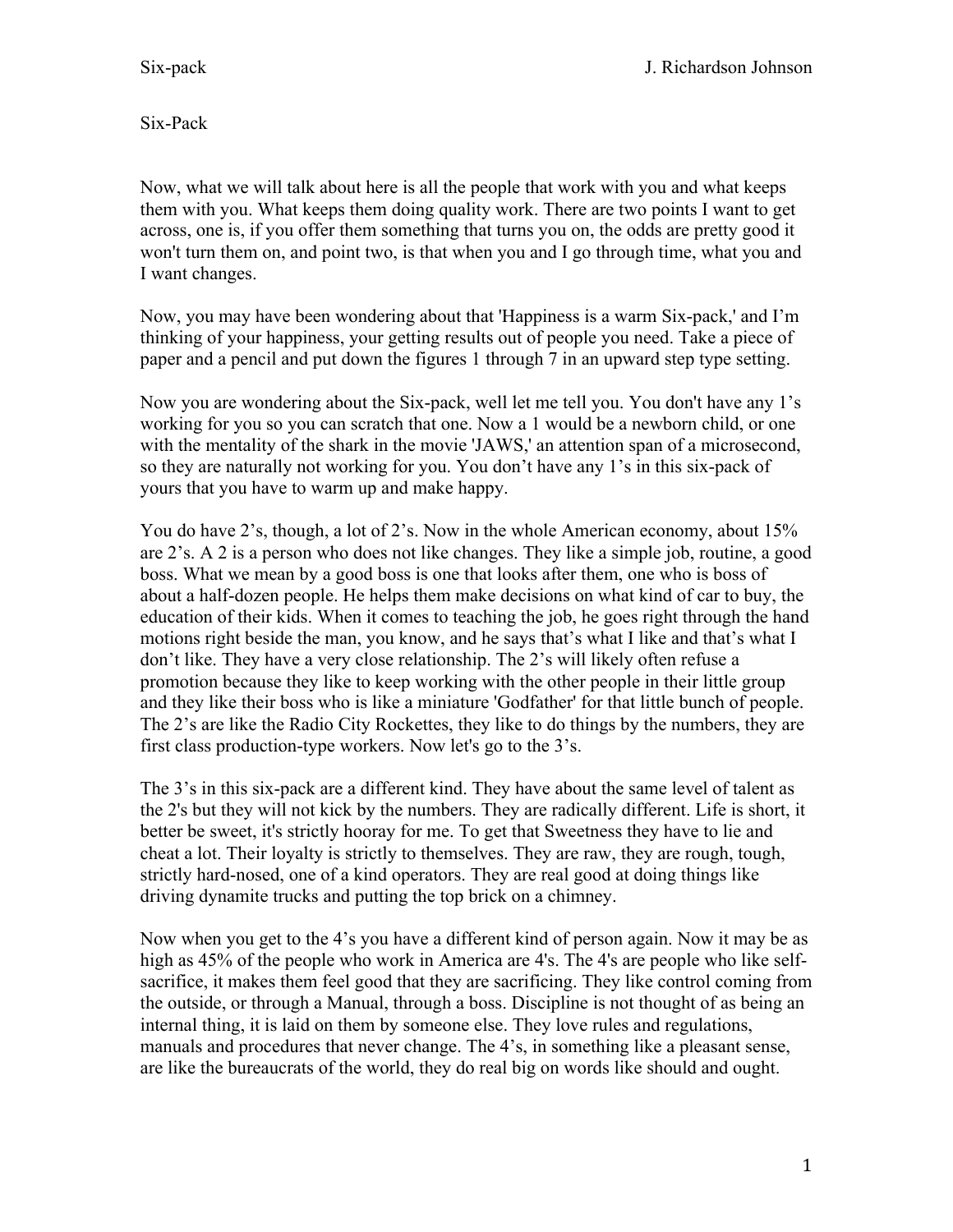Then you get to the 5's, they are talented, rugged individuals, competitors, manager, entrepreneur, the bargainer, last of the riverboat gamblers. He will take chances, thrives on change and variety, and keeps moving through the world in a way like that. There are a lot of good managers, they want the secrets of success, the shortcuts. You can see, so far, that each of these six are a different kind of people.

Now we go  $\cdot$  to the 6's, and they are big on human relationships, they like to work as a group. They like to have close sensitive ties with other human beings. The 6 in terms of values, what he likes in this world, if you ask him, he'll say wait a minute, I've got to ask some of my friends. He will say he likes what they like. His values are their values, he likes teamwork, good will, communication, persuasion, he is a good person to have on a committee. He can sit there and ask for another study, long discussions and nobody lays a glove on anybody else, and they all have constructive relationships. He is out for human good.

The 7's walk funny, dress funny, practically the geniuses of the world. They are way out, very high-talent types. The way you can kind of spot the 7's of this world, they will do good work for mankind. They have a love affair with the human race, mankind. It's just that they can't stand individuals. You've run into a lot like them. Individuals just get in their way but people in general, they go for. They are way out there thinking of their future profession. They are one-of-a-kind type operators.

Now let's put personalities with these numbers. The 2's of this world would be 'Edith Bunkers', she wants to be told what to do. The 3's would be 'Jack Nicholson' in a film called Five Easy Pieces, he would represent the 3's as he was portrayed in the oilfields. Their loyalty runs in periods of time under an hour. Jack decided one day he would leave that job, so he walked over to the boss to tell him he was leaving, he didn't shake his hand, he did just what a 3 would do, he punched t he boss out. A typical 3 behavior. He got in his pickup truck and just took off.

Then you get the 4's, you know who they are. If 2's are Edith Bunker, 4's would be old 'Archie'. He knows every rule in the book and if he doesn't he makes up one for the occasion. Now, on the 5's, you could run a range on the old Sgt. Bilko program from 'Bilko' t o 'John D. Rockefeller.' Most of your good managers, those that lead hard charges, break new ground, are t he 5's.

Sixes—if 2 is Edith, the 6's are that son-in-law, the Meathead. Let's not hurt any body, not make waves around here, etc. For the 7's, you would have to go to the Edisons, Henry Ford, or Mr. Kettering, etc. They are pretty well out there in the genius area.

Now, if you want to put those people in military terms the 2 s would be brand new Airmen. The 3's, well, let me make an arbitrary statement, 'You just don't have 3's in the military.' Now the 4's would be Sergeants with many stripes on their sleeves, or Lt. Colonels. They know the rules, regulations, the book thoroughly. Now the 5's would be your young Sergeants and your Captains. Here are your risk takers, your gamblers, the entrepreneurs of this world. Notice, as I say this, there is no connection between number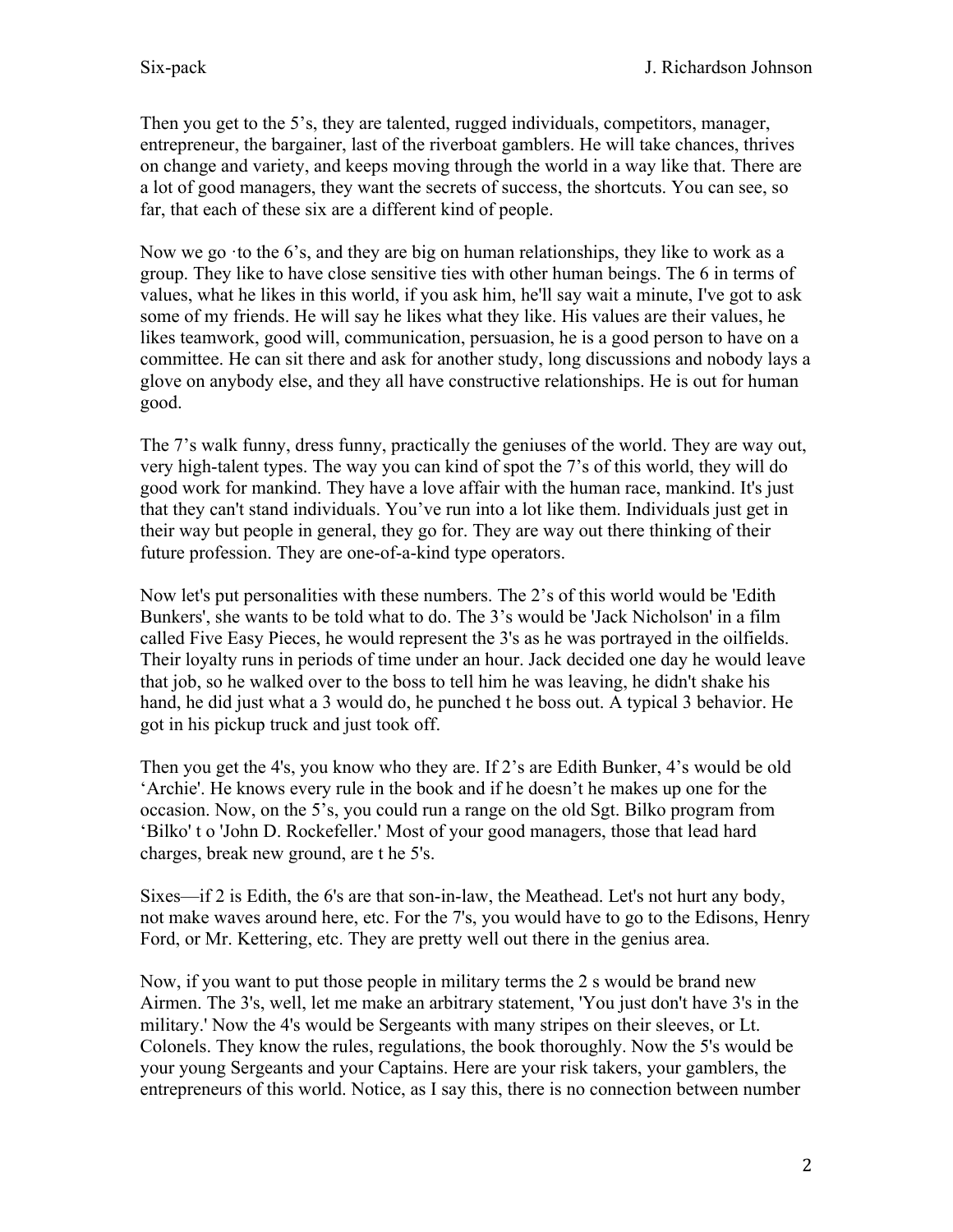and rank, and there is no connection between number and age. There is a connection between number and viewpoint, how you feel about yourself or how you feel about the rest of the world. Now, the 6's, they are 'GOOD OLD BOYS ' all in the same club, that sort of thing. Sevens, well, 7's have to be psychologically out of debt. What that means is there's no way anybody can scare you. A 7 would be a senior Colonel, a General with a good number of years behind him.

Now, let's say, with this group of people, you want to get them into one group, going the same way. Oh, I've tried that. I run around the country a good bit talking about 'Management by Objective' things, and you know, when I walk into a place, I assume I'm going to get above the middle, someplace, things going tolerably well and sometimes things go… rather… bad, and sometimes better than I thought and they surprise me. Now take that management by objective thing, or anything you're giving to a bunch of people. Well, objectives have something to do with setting goals. Now look at it in terms of this six-pack. You give a 2 a goal, well a goal is a change, and they don't want to make changes. When you try to give a 2 a goal, they look at you funny and that's about as far as it goes. Now, lay a goal on a 3 and he'll just look at you and say well that's a cheap way of trying to get more work out of me. We're not going to have any more of that. We'll probably just get on the next Greyhound and leave town. The 4's are kinda tricky, they don't like change, and if you're going to set goals, that means you are going to change what's there now, and you've got to watch those 4's. The way they reject a system like this they will put their arm about you and say we got no problems, and being we got no problems, there is no reason to change and on top of that I checked the airline schedule and there's a plane going back to your home town, now why don' t I drive you to the airport and buy you a beer.

Now, watch it with a 5. You give a 5 a goal, and that's exactly what he wants. He'll grab a goal like it was going out of style. The thing about a 5, he's the materialist of the bunch, he wants money to buy a new suit, and car, and the membership in a country club, so he can drive his car in his new suit and park in the lot at that country club and say to himself 'Everybody that looks at me knows I've got it made'. He will go after that money by grabbing goals like they were going out of style. So this man is a living beauty when it comes to that sort of thing, he's the guy that surprises you and makes it go when you didn't know it was going to go. Now, the 6's are somewhat on the fence. If the goal is for the social good, they will grab it, provided it will not split them up into teams and spoil their harmonious relationships and that sort of thing. There are certain times when the 6's will grab these things. The way you get to a 7 is to pretty well them it is impossible. They will go after goals provided it is rather unique and special.

Now, let's put these people in terms of dollar bills just for a minute. The 2's are just amazed that somebody pays them. They are eternally and pathetically grateful for this thing. The 3's will just grab everything they can get and ordinarily it isn't much, but they got just one word -- more. The 4's want a system where every other 4 in the world is paid the same and that keeps them happy. Now the 5's are unique and completely different. Don't pay me what the other is getting, I'm unique, special, I want a charge account of my own. I want to be my own person, to be paid on what I contribute to this organization,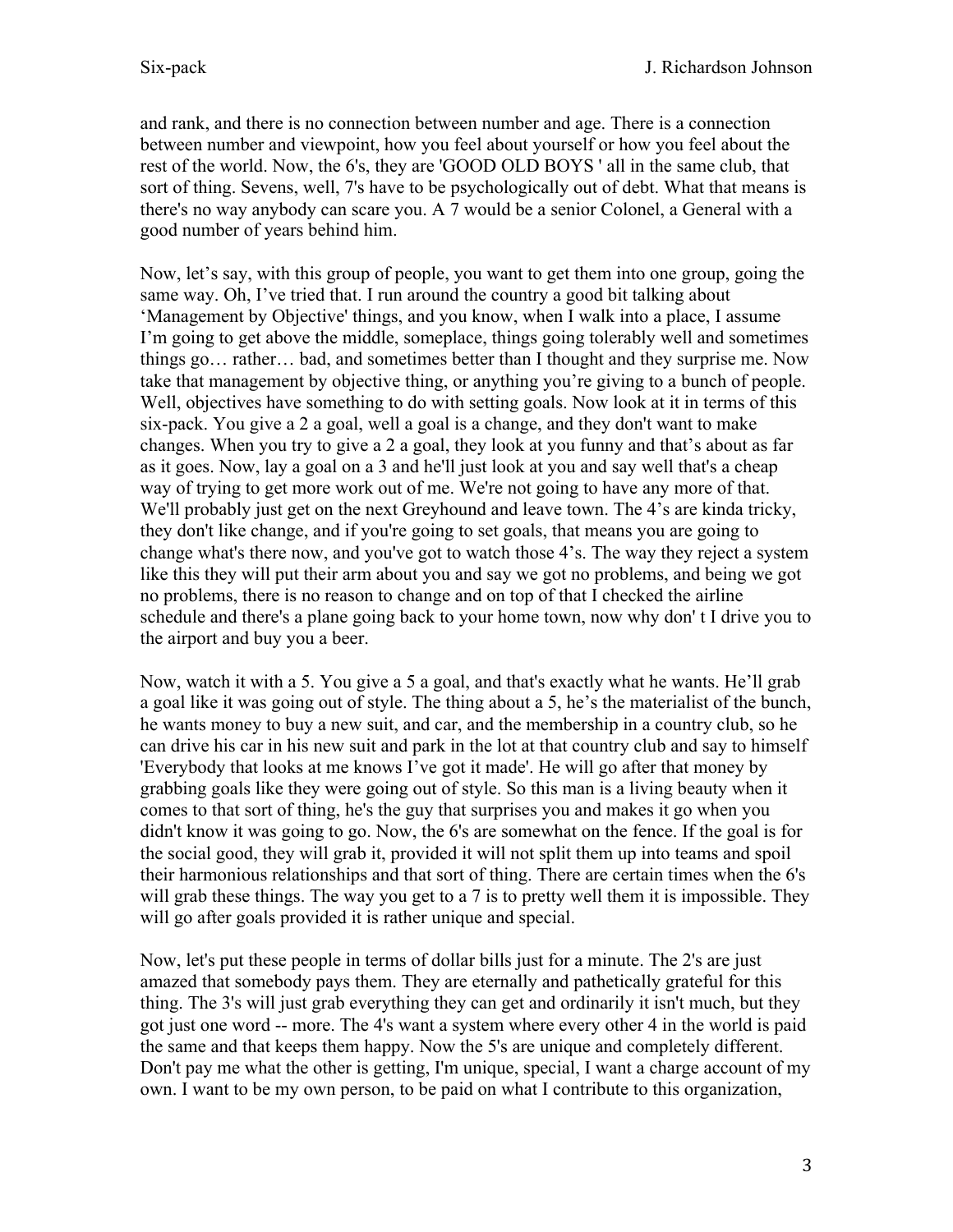that's what motivates me. So a 5 is completely different. The 6's would not even think of an individual award. The only way they'll go for it is a group raise. The whole group goes up, it's ok. If you divide them up, you split them somehow, you cause internal competition, and that breaks up the happy family feeling and that is bad. The 7's, are somewhat like the 5's, strictly individual effort is what he's interested in.

Think on the terms of who reports to who around here. The 2' s, well, if you have a good boss for a 2 to report to it's got to be a 4. The 2 wants to be told what to do and needs it repeated daily. The 4 loves to tell him and loves to repeat it every day and they know what to tell them, for they know all the regulations and rules and all that. So, a 2 reporting to a 4 is a good combination. Now watch it on these 3's, a 3 needs to report to a 5. Here's the thing, the 5 has to be a special guy. He has to be physically larger, rougher and tougher. The textbooks don't tell you this, but that 5 has to be able to punch that 3 out to get his attention. You have to be careful of that 5 who gets to punching the 3's all the time, because the 3 gets his jollies by punching other guys.

A 4 works beautifully with another 4 as his boss, but there's one distinct point that has to be in there. The boss 4 has to be at least 60 seconds in seniority, that's enough, everybody is satisfied. Now the 4 cannot work for a 5 very well because the 5 is leading hard charges, breaking truce. He is changing the things and this makes 4's very nervous. He can also report very nicely to a senior 6.

The 5 can report very well to another 5, and the boss 5 doesn't have to be older, he has to have a proven track record of success and the subordinate 5 will work well because he is destined to move up in the organization and he will watch closely the boss 5 and wants to reproduce those same moves himself because he wants to move up in the organization.

The 6's work best for 5's. You will find the 5 is a general management type, can be the superior of people. A 6 works well for, let's say, a sensitive 5. You know, before you give him an order, you say how's the family. The 6's are big on stuff like that, so this socially adroit 5 as a boss is kinda a nice combination there.

NEVER have one 7 boss another 7, because this is an impossible thing, there are no two 7's that live in the same world. They are unable to communicate with each other. The 7 reports back to a 5, who again, is a special man, a toreador 5. He has to waive a project at a 7 like a red flag in front of a bull, then stand aside as this professional acts on this sort of thing. So a 5 can handle a 7, 6, the other 5's. They cannot handle a 4, you need a 4  $\&$  6, or another 4 boss, the 5 can handle a 3, providing he is a pretty good man physically then he and the 2's work very nicely with the 4's. Different combinations can warm up this sixpack. Other combinations can tear it apart.

Another thing that happens, sometimes you've got to get these people's attention, communicate with them. You say well, whatever communicates to me, will communicate to other people. Well, no, it varies, depending on who you are talking to. If you want to communicate to 2's, you get their bosses together and you give them the word and send the bosses back to the 2's and they will meet these2's by the tailgate of a pickup truck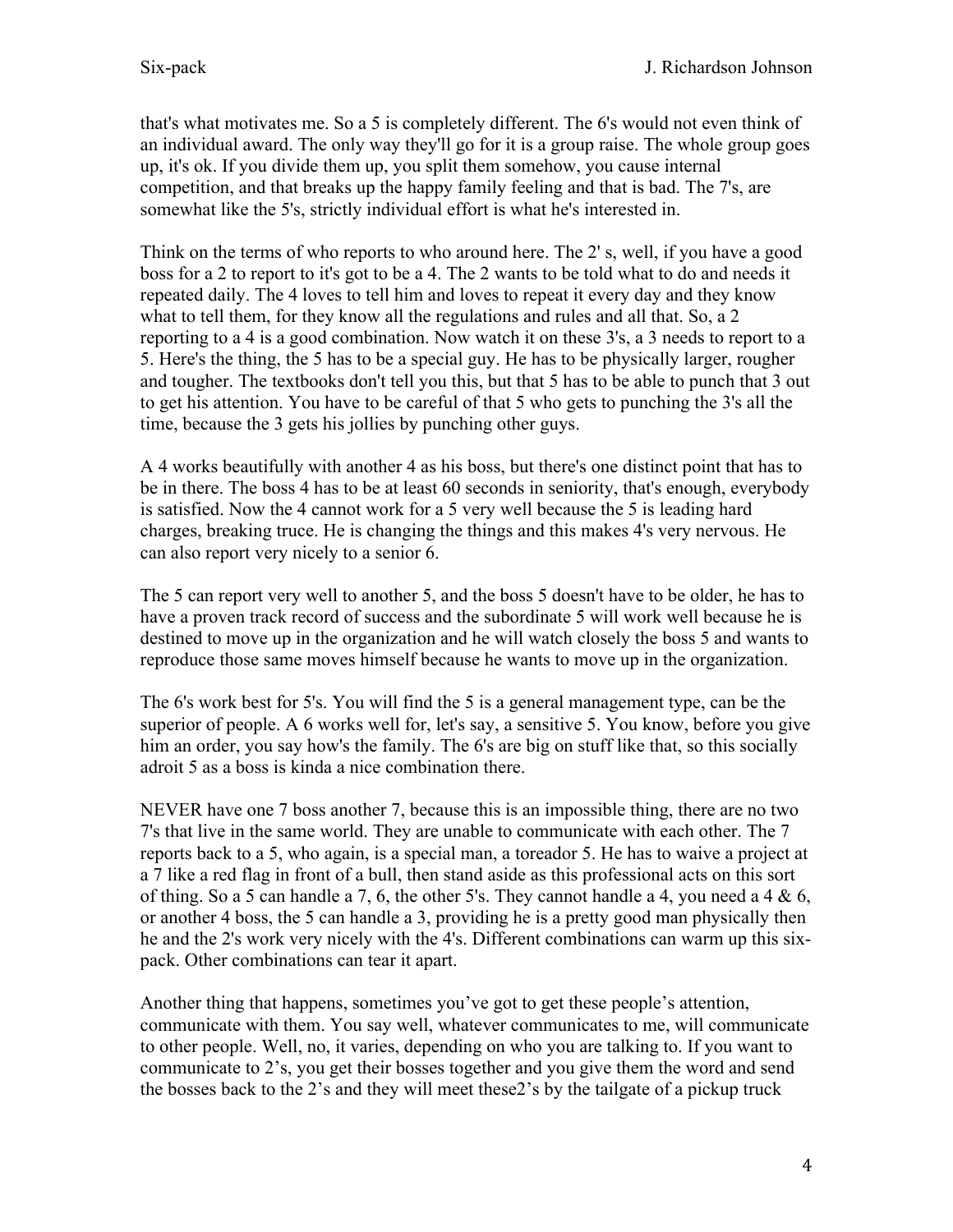somewhere and say I've never given you a bum steer yet, have I? I'm telling you the truth, now, I'm giving you this piece of paper, sign it! The 2 says boss, I love ya, nobody explains things like you do. A 2 is grateful for that. It has to be word-of-mouth orders.

There is no way you can communicate to a 3. If you are going to try, you have to be quick, put him up against a wall, then think what's in it for him in the next 15 minutes, and get it across to him in that way.

Note again the differences between 2's, 3's, and 4's, they all work for you. You've probably figured all this out, but the even numbered types get their orders from the outer world. The odd numbered types get their orders from inside their heads, they are innerdirected while the even numbers are outer-directed. Communicating to a 4, you lay in bed at night wondering why the paper manufacturers make all that glossy paper. Well, they make it for communicating to 4's. You need glossy paper, good artwork on a brochure, charts and graphs, they go for all this. Then you are also wondering what are all these asterisks for? Well, printers make asterisks for 4's. They love them. They get to the end of a line and find an asterisk, and they go to the small print and read all of that. They want rules and regulations that cover everybody worldwide. To communicate with a 5 is that you have to give him choices. They will sit up all night measuring one choice against another to see which will give them greatest personal advantage. If you want to communicate to 6's, you have to tell them how it helps people, how it improves the ecology, adds harmony and teamwork to the world, etc. Now, a 7, all you need to do is say, 'this is what we have to do, I am sure there is no way it can be done.' Just saying it is impossible will get the attention of a 7 and holds it quite well and will cause him to go charging off.

So, to communicate, remember different people communicate in different ways, and they all work for you. You know, a person can be a 7 or a 5 on the job and at home he's a 2. There are several combinations a man can be. You kinda settle down to a given style and number, and after some time you get tired of that and say what am I going to be next? It's kinda like having taken a step, you now have one foot in the air and someone comes along and scares you, you back up to where you were before. So it is rather difficult putting yourself in squares, it could be you are standing there with one foot in the air as you move from one to another.

One other thing on this. Let's say you are a 7 and something happens in this world and you can no longer be a 7. You say what does a person do? Your mode of retreat is to go direct to where you have been the most comfortable in life. Then you shake your head and start moving out.

Now at this point you say I've got everyone in my place figured out. This guy is a 5/2, this one is a 3/6, etc. Up to this point I have been saying that different ones of us want different things. But now, we're coming to this part where time goes by, and we change. Now probably the most treacherous sign in all leadership, in all management is this thing about 'I had a talk with good ole Joe in '54, and I know what makes him tick.' If you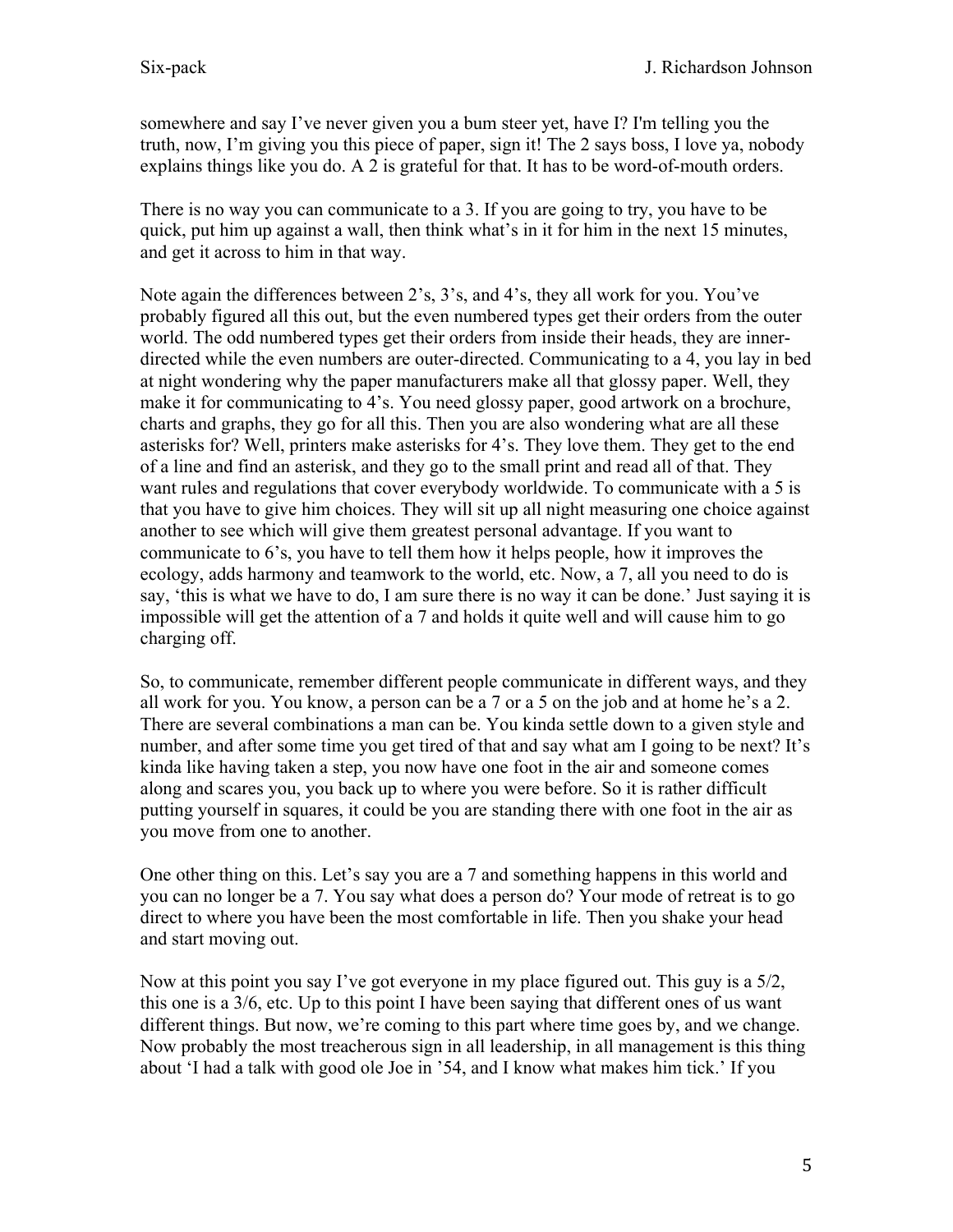were lucky you might have known what made Joe tick back in '54, but the thing is, time goes by and people change.

We have to have this spot of change in here. For example, your kid is 3 years old and all of a sudden he starts using dirty language like 'NO' and 'I WON'T' and you get out the manual that came with the kid, and it states that this is a negative stage, and he will outgrow it. Sure enough, he does. Then at the age of 9 he walks through the living room and it will never be the same again. He's an ambulatory slum. You check the book again and it says that the 'DIRTY NOISY NINE' is a stage that the kids will outgrow. He does, and reaches 18 and you look at your mate and say, thank God we've got an adult on our hands, no more stages.

Oh, that is a mistake, because people have gone right up to 65 years of age changing. Eighteen is right where another stage begins. There's a stage of life from 18 to 21 where the kid leaves home, here is a period of separation. A period of finding out, we are on our own, out from under the support of mom and dad.

Then there is a period from 22 to 28 and in this time period the kid has understood he's got to sort things out for himself, and his question is what kind of a person must I be to get a regular paycheck. Here is where you team this young one up with an older one who is not his father and not his boss. He is a peer, colleague, one who has been doing this job for years. The younger one has his scouts out and can watch the older one, shape himself in the form of the older. He can accept or reject everything that the older one did and shape himself as a personality that's acceptable to the rest of the world, for earning a living.

Now the next stage is from 29 to 31, and we remember the things that mother told us. One of the comforting things that she said was, 'Every American boy can grow up to be President.' That has always given you a warm feeling. You have been making a list for when it is your turn. It's always about the 31st year that the bitter realization comes... that you're not going all the way. You're not going to be the next LeMay of the Air Force, not going to be the President but you've got to settle for second or tenth or something like that. You realize that you are not going to be number one, you are going to be something else and that is a bitter pill to take. It's right around that time that you have had someone pegged as a 4 or whatever, that you walk up to talk to him just like you would any other day, and all of a sudden he snaps at you and he is a different human being. Well he just sorted out that he's not going all the way but he hasn't fallen back on the realization that he can lead a fantastically happy, constructive life running hundredth or whatever and that you don't have to be that leader type.

Here is a period of explosiveness. If the person hasn't said too much to his boss, he gets to be 38 and still has his job. The period 32 to 38 is where professionals are born. He has determined that this is my career, he is picking up the tricks of the trade like they were going out of style. He is learning how to do things, use machinery without breaking it, where to go to get things done and things like that. He is also leading an outside life, like when he goes to the door in the morning and picks up the newspaper, he snaps it open to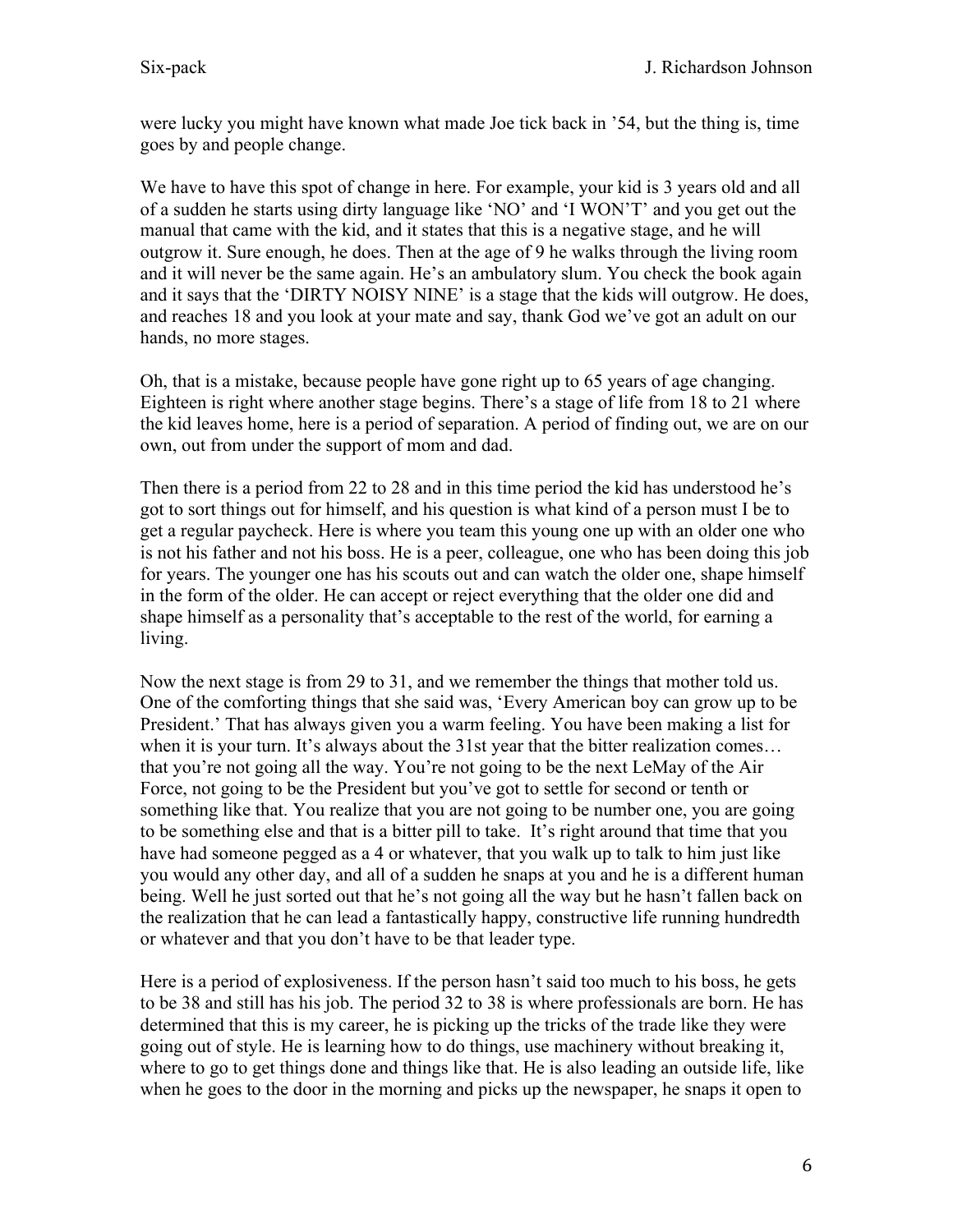the sports page. Well now you come to the period from 39 to 41, and he still goes to pick up the paper and snaps it open, only now it's to the obituaries. Earlier, if a friend of his died of a heart attack on the tennis court, he says oh well, that's not going to happen to me, but now he says that guy was in my car pool, this guy I saw the other day. Life is short, it's got to be sweet and all of a sudden he says where has it been sweet, supporting the family, trying to get the boss's job and being pushed down at the same time the guys beneath me are trying to get my job. Where is the sweetness? This is the age of traumatic early 40's, the most explosive period of life. Here is where a guy gives up his career, takes off for Sausalito and sits on a curb selling ties.

Now the thing on this is, approach it logically, if there's such a thing as higher mathematics, there's got to be lower mathematics and you can do this on your fingers. There are certain rhythms of life, you figure how old were your parents when they had you, and how old were you when you started having kids. Things flow along in certain rhythms and you get right around that fortieth year and the kids are at their very most expensive, and other things are tearing you up at that particular time and it is a very explosive period. Let's say you have kept your head and you've reached the age of 42. There's good times coming.

There is a psychologist that calls this period from 42 to 63 the generous period. This is what you have richly earned for paying your dues for a long time. You reach 43 and you reach in your pocket and find a dollar bill. You look at it like you have never looked at it before. You start talking to it and saying 'Well George, I don't know what I'm going to do with you'. You've never had a discussion like this before, you've always had them programmed out for 6 months. All of a sudden time passes and that big computer or whatever it is that has your social security number starts plunking out money to you just when you don't need it. If you could have had that when you were 20, oh boy! What does it give you, choices, you've never had such choices before.

Here the whole motive for working starts to change, and people work for the joy of working with good materials. They work out of pride, to prove that something could be done. They are not working now to stay one step out in front of that bill collector. The motive for work during this period is that it could be the last crap game in town. You have a chance through skill and pride and know-how to prove yourself as a human being, prove your worth. Through a person's career, they get the chance to throw the dice one more time, doing it in a different way now, with a different motive. A lot of the great works of the world is done by people in this age group. A lot of seasoned professionals do their thing in this time period and it is doing their thing now instead of staying ahead of the bill collectors in the years of quiet desperation before the forties.

Then you get up to 64-65, and now people are leaving one of their big careers. Now that's something to think about. You know in the days of a lot of our parents, every person was a one-career person. Now in the days of our children, it's a whole different ballgame. They don't think in terms of career, they think in terms of profession. Careers are changing in the days that we're in and the generations right around us now, but when you